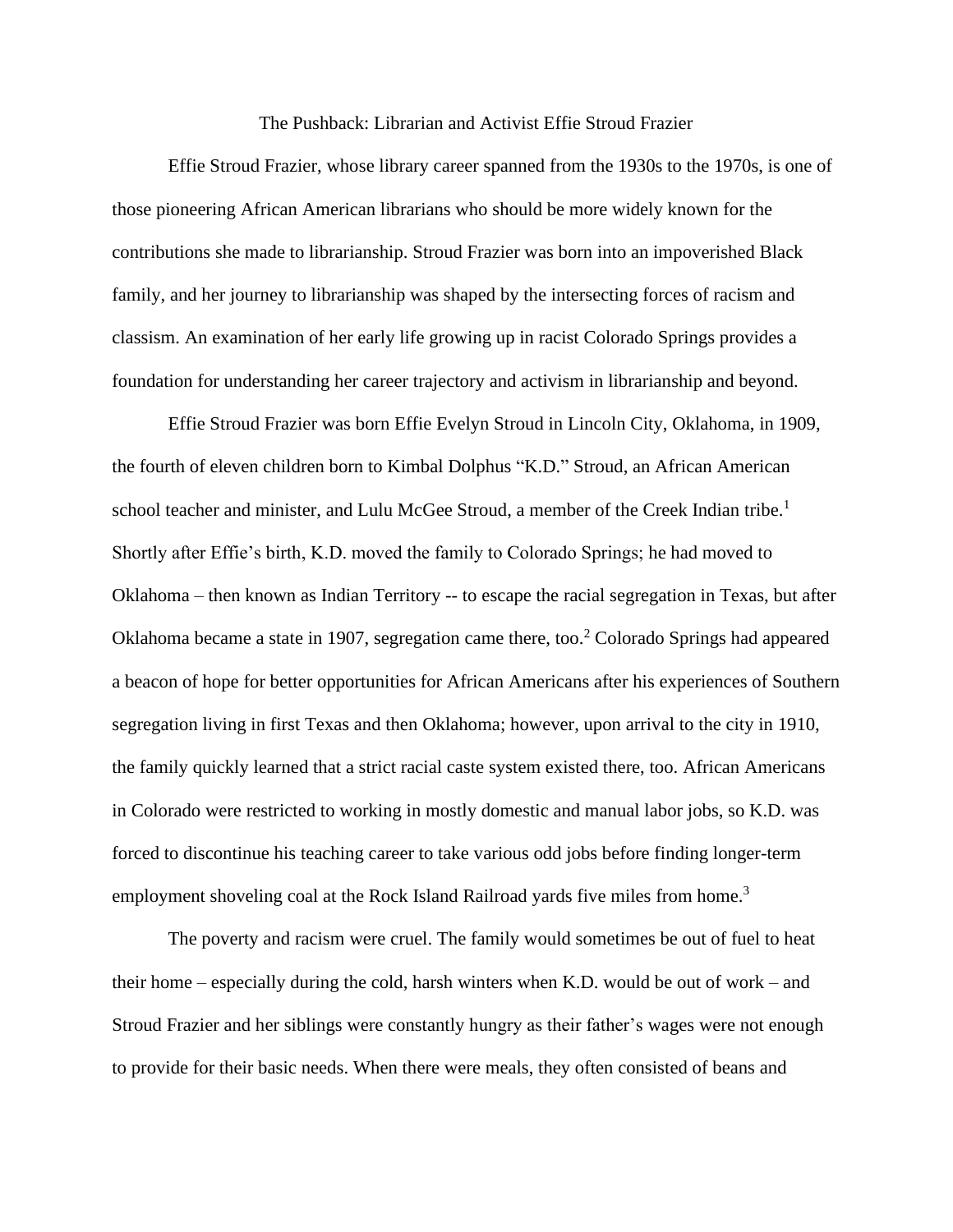sometimes corn as they were eventually allowed to pick these crops from the property of some local landowners and a kindly neighbor.<sup>4</sup> To help support the family, Stroud began working at the age of nine doing domestic labor,<sup>5</sup> the only kind of work really available to Black women at the time.

In addition to the hardships imposed by poverty, the Strouds, like all of the Africans Americans in Colorado Springs, dealt with racial discrimination, abuse, and terror. As Stroud Frazier would later state, "The attitude of Colorado Springs towards its black citizens was completely, astonishingly, negative. We weren't even allowed on certain streets in this town! . . . we were chased; we were stoned; dogs were set on us."<sup>6</sup> White children would frequently stone Stroud Frazier and her siblings as they made their way to and from school. Stroud Frazier would bear a permanent scar under her eye where one of the stones had hit her.<sup>7</sup>

Fortunately, Stroud Frazier had examples of active resistance to racism all around her as her family confronted racial discrimination and abuse in ways ranging from subtle to more confrontational, through a mix of individual and collective action. Through their actions, the Strouds showed a concern for what would be best for African Americans collectively, and they believed that a combination of respectability and activism would help the race to achieve equality. And Stroud Frazier was no exception. It was this Stroud spirit that fueled her drive to succeed at the highest levels against immeasurable barriers and to challenge discrimination and inequality, including later in her librarianship career.

In spite of the hardships imposed by the realities of racism and poverty, Stroud Frazier made high grades in school, as did all of the Stroud children. K.D., who was forced to give up his teaching career, "prized education to the extent which is almost unbelievable" Stroud Frazier would later recall.<sup>8</sup> Stroud realized early that she loved English -- stories and the English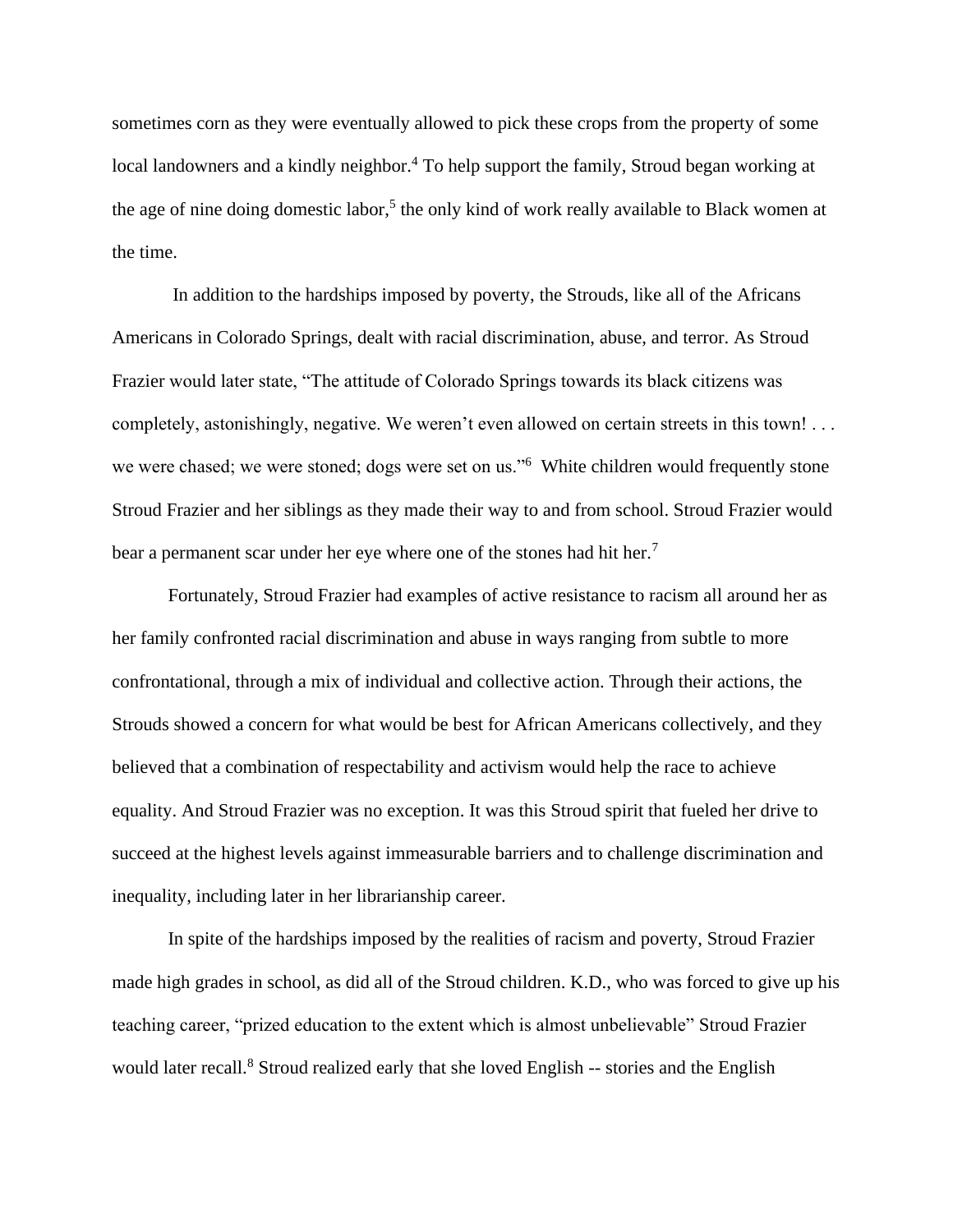language captivated her as a child.<sup>9</sup> By the time she graduated high school in 1931, she knew she wanted to go to Colorado College, study English, and become an English teacher. Lack of money, as usual, would be an obstacle to immediately realizing her plans as she could not afford to attend Colorado College.<sup>10</sup> This was in spite of being at the top of her class scholastically. All of her grades were mostly As and Bs and she was most likely the first student at Colorado Springs High School to ever receive an AA-plus in any subject.<sup>11</sup> She even attracted national attention for winning a state prize in an essay contest given by the American Chemical Society.<sup>12</sup> Famed African American sociologist W.E.B. Du Bois wrote her a letter of congratulations after learning of her win.<sup>13</sup>

Due to lack of funds, Stroud Frazier intended to work for a couple of years postgraduation to be able to make enough money to attend Colorado College. A fateful meeting with white Colorado Springs businessman Henry Sachs at her high school graduation ceremony would change all of that. Sachs had been following Stroud Frazier's many scholastic achievements in high school and approached her after the ceremony to inquire about her posthigh school plans. When Stroud Frazier informed him that she would have to work a couple of years to afford to attend Colorado College, Sachs made a most extraordinary offer; he would fund the tuition for her first semester in college, and if she maintained the same high grades in each semester of college that she had in high school, he would renew the scholarship each year. Stroud Frazier accepted the offer, later saying, "Naturally, I burned the midnight oil – I mean literally, because we only had coal-oil lamps in those days – and naturally, I did make the same marks, or similar marks in college that I had in high school."<sup>14</sup> Thus, Stroud Frazier was able to graduate Colorado College in 1927, with her tuition fully paid for the four years by Sachs. Sachs also made the same offer to Stroud Frazier's high-achieving older brother Kelley Dolphus after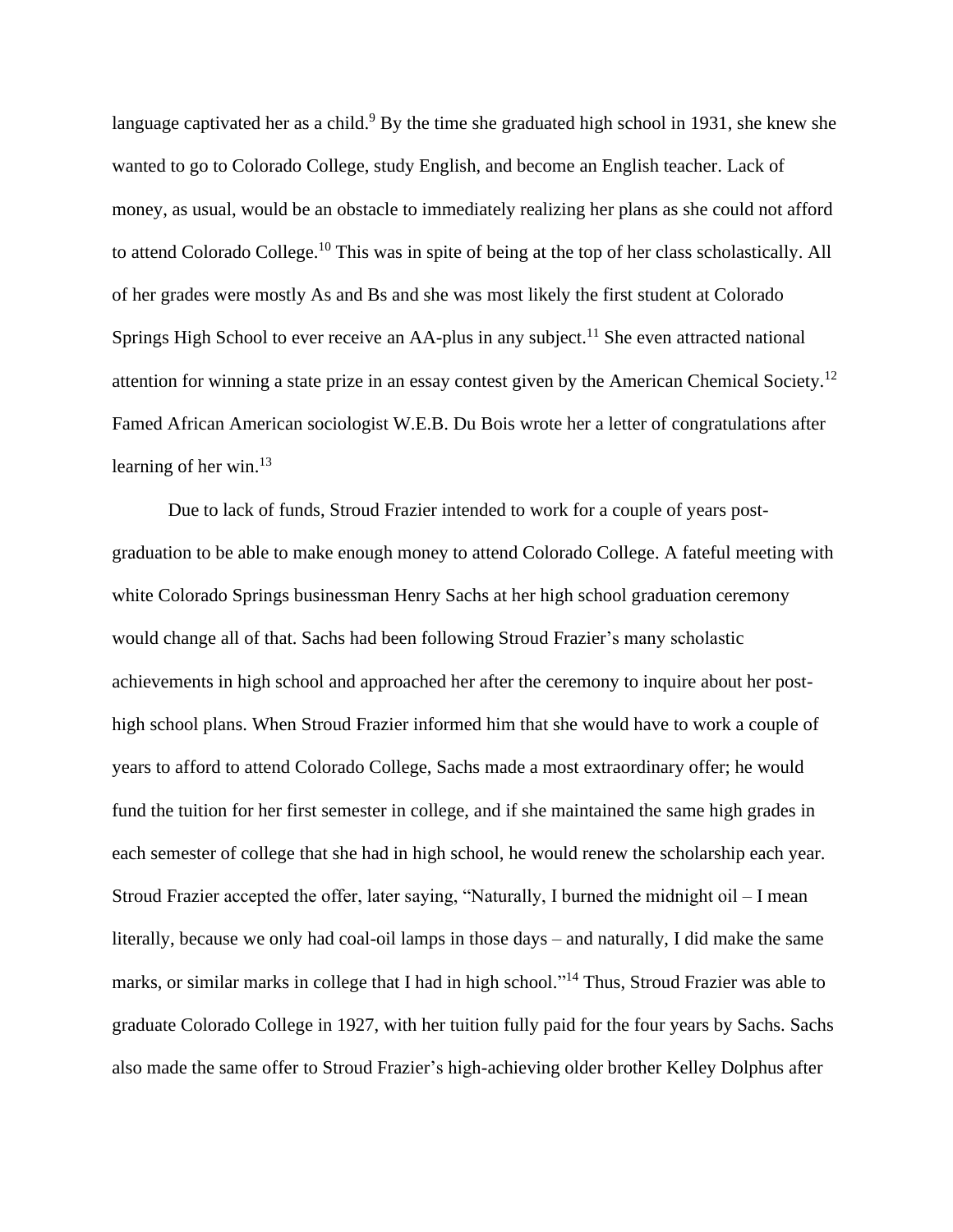learning that he was working to make enough money to attend Colorado College as well. The Sachs scholarship would later become institutionalized, and to this day, the Sachs Foundation continues to offer scholarships to Black students to attend Colorado College.<sup>15</sup>

Stroud Frazier's experiences at Colorado College would prove pivotal to her decision to pursue a career in librarianship. Stroud Frazier did not initially want to be a librarian – she wanted to be a school teacher and had double majored in English and education; however, due to racial discrimination, she was denied the opportunity to take a course in practice teaching, and practice teaching was required in order to take the exams to become a teacher.<sup>16</sup> Stroud Frazier would forever be bitter about this; at times expressing palpable anger over this denial. She had been working as a domestic for the dean of her school and his wife, and although they seemed to like her personally, "they were influenced also by this anti-black – in those days, it was anti-Negro – attitude," and they did not protest the school's refusal to allow Stroud Frazier to take practice teaching or even go into a classroom to *observe* teaching being done. <sup>17</sup> As a result, Stroud graduated less than one percentage point below cum laude from Colorado Springs in 1931 with no career prospects beyond domestic labor.

Eventually, Henry Sachs found out with great dismay that Stroud Frazier was working as a maid – at the home of the Colorado College President, no less – and he approached her about applying for a Rosenwald Fellowship to study library science at Hampton Institute, a historically Black institution in Virginia.<sup>18</sup> The Rosenwald Fellowship had been recently developed to increase the number of African Americans in library science, a relatively new field at the time. With Sachs' help, Stroud Frazier applied for and obtained the fellowship, becoming among the first crop of African American students to do so. Although not her first choice of career, librarianship would provide her with a way out of the domestic work she had been consigned to.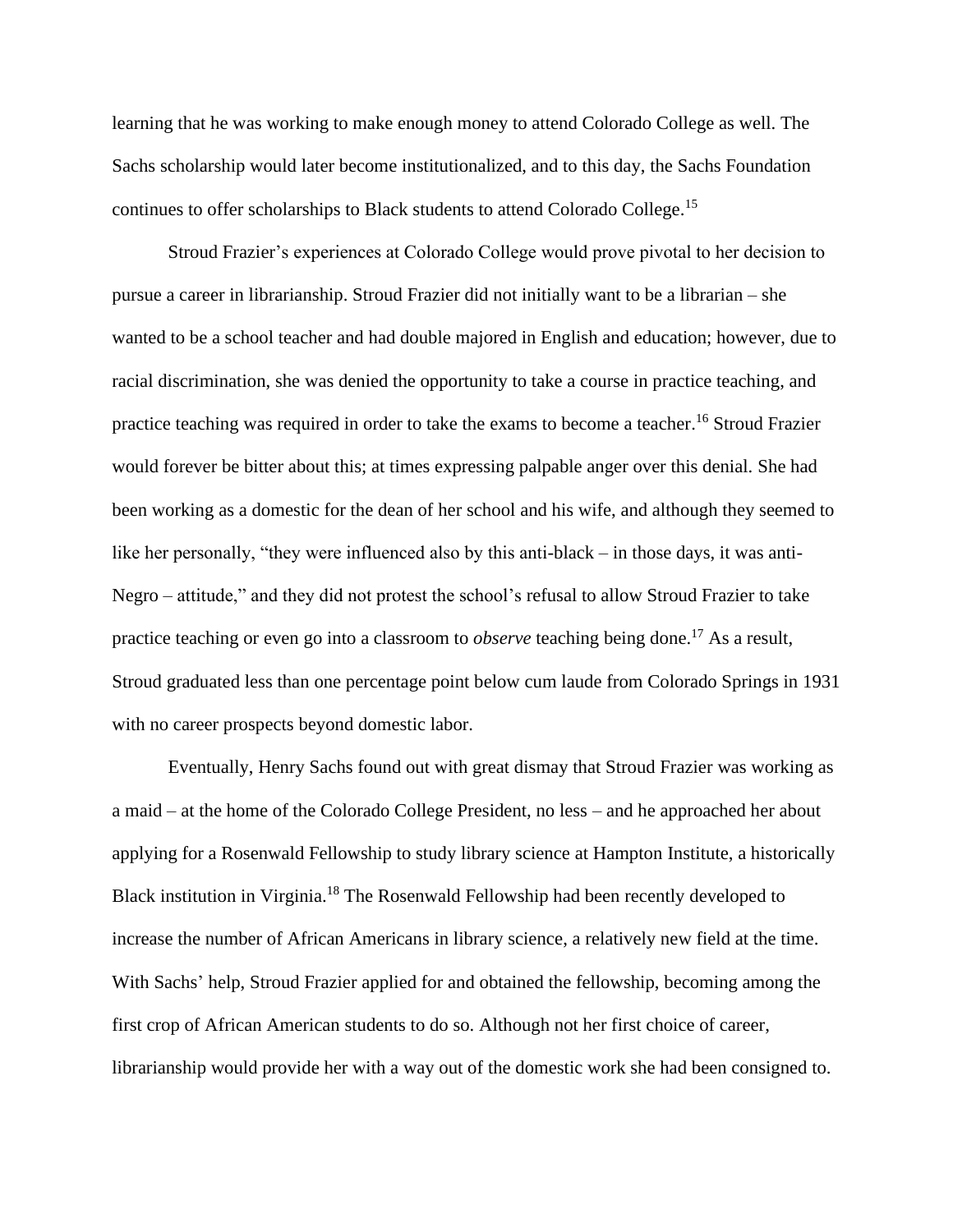After obtaining her bachelor's degree in library science, Stroud Frazier moved to New York City and began working at the 135<sup>th</sup> Street Branch Library in Harlem, New York (now the Schomburg Center for Research in Black Culture) where she worked with the famed Schomburg Collection of Negro Literature.<sup>19</sup> There she would collaborate and interface with such Harlem Renaissance luminaries as Countee Cullen, Langston Hughes, and Claude McKay, as well as the noted sociologist who had written her a note of congratulations on the American Chemical Society essay contest several years earlier – W.E.B. Du Bois. Stroud Frazier had fortuitously arrived during a time when the New York Public Library system was striving to increase the number of African American librarians at the branch,<sup>20</sup> and she gained valuable experience there.

In 1934, Stroud Frazier moved to Indianapolis, Indiana, and became the head librarian for the segregated Dunbar Branch of the Indianapolis Public Library where she would remain for a decade.<sup>21</sup> Stroud Frazier's name often appeared in the local African American newspaper *Indianapolis Recorder* for her library outreach; for example, on February 22, 1936, the paper mentioned a presentation she gave to the PTA of one of the public schools on the topic of "What the Library has to offer the public and its many advantages in every line of study."<sup>22</sup> She also gave presentations on African American history, such as one on "The Negro and his discovery," and even wrote her own column entitled "Literary Corner about Books and Reviews."<sup>23</sup>

Stroud Frazier eventually left Indianapolis in 1944 due to the mistreatment she suffered from the intense racial segregation there and returned to New York City to work in the public library system.<sup>24</sup> Shortly thereafter, she became a school librarian in the New York City school system, and eventually became its chief librarian. It was here that perhaps Stroud Frazier made her biggest mark on librarianship. Stroud Frazier was incensed that school librarians received lower pay than teachers even though they were required to have more training so she fought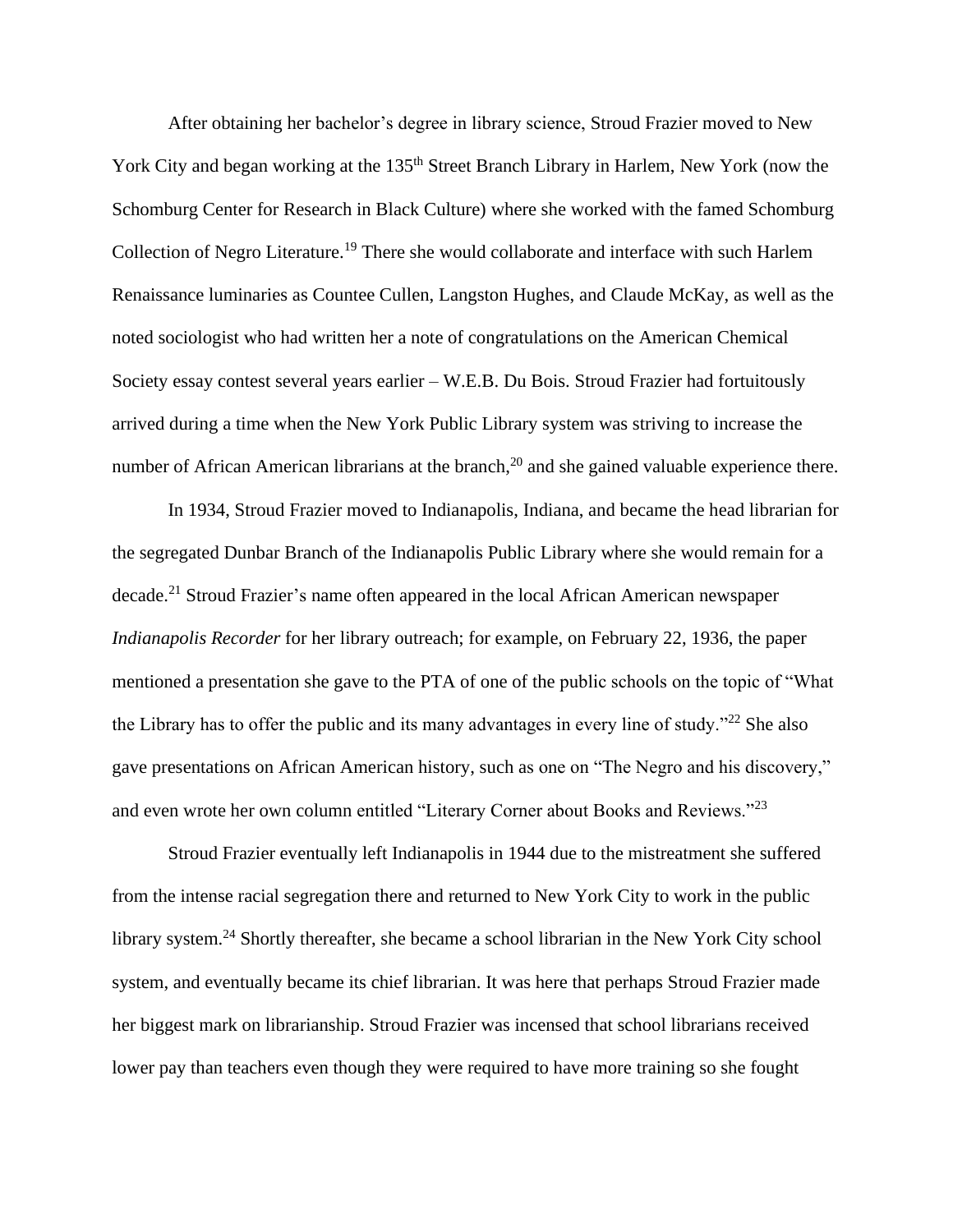successfully alongside other school librarians to get their pay raised to equal that of the teachers.<sup>25</sup>

Her time in New York would bring other successes. Ever the student, Stroud Frazier received her master's degree in library science from Columbia University in 1951. In 1964, she met and married Clark Frazier, brother to esteemed sociologist E. Franklin Frazier. With her husband, she was able to travel the world, including annual trips to Europe, and she was finally able to engage in hobbies like going to classical music concerts.<sup>26</sup> She also won many awards and accolades for her community activism, like the large community clean-up project she helmed as chairperson of the board of the Fieldstondale housing project, a condominium development in Riverdale-on-Hudson.<sup>27</sup> She would later recall her time with Clark as the happiest ten years of her life, and at Frazier's urging, she retired from librarianship in the early 1970s.<sup>28</sup> After Clark's passing, Stroud Frazier eventually returned to Colorado Springs in 1978 since she still had family there. Back in Colorado Springs, she became a volunteer librarian at her church and continued this work until her death in 1994.<sup>29</sup>

For Stroud Frazier, librarianship allowed her to finally become a teacher of sorts as a school librarian, although not the English teacher she had so desired to be. Stroud Frazier's life and career illuminate the struggles faced by many early African American librarians due to racial segregation and inequality. Her story should be more widely known.

<sup>1</sup> John Stokes Holley and Friends of the Pikes Peak Library District, *The Invisible People of the Pikes Peak Region: An Afro-American Chronicle* (Colorado Springs, Colo.: Friends of the Colorado Springs Pioneers Museum: Friends of the Pikes Peak Library District, 1990).

<sup>&</sup>lt;sup>2</sup> John Stokes Holley and Friends of the Pikes Peak Library District.

<sup>&</sup>lt;sup>3</sup> Effie Stroud Frazier, interview by Cheryl Coleman, May 30, 1980, Colorado College Archives Oral History Collection, Tutt Library, https://www.coloradocollege.edu/other/untoldstories/stories/effie\_stroud.html; John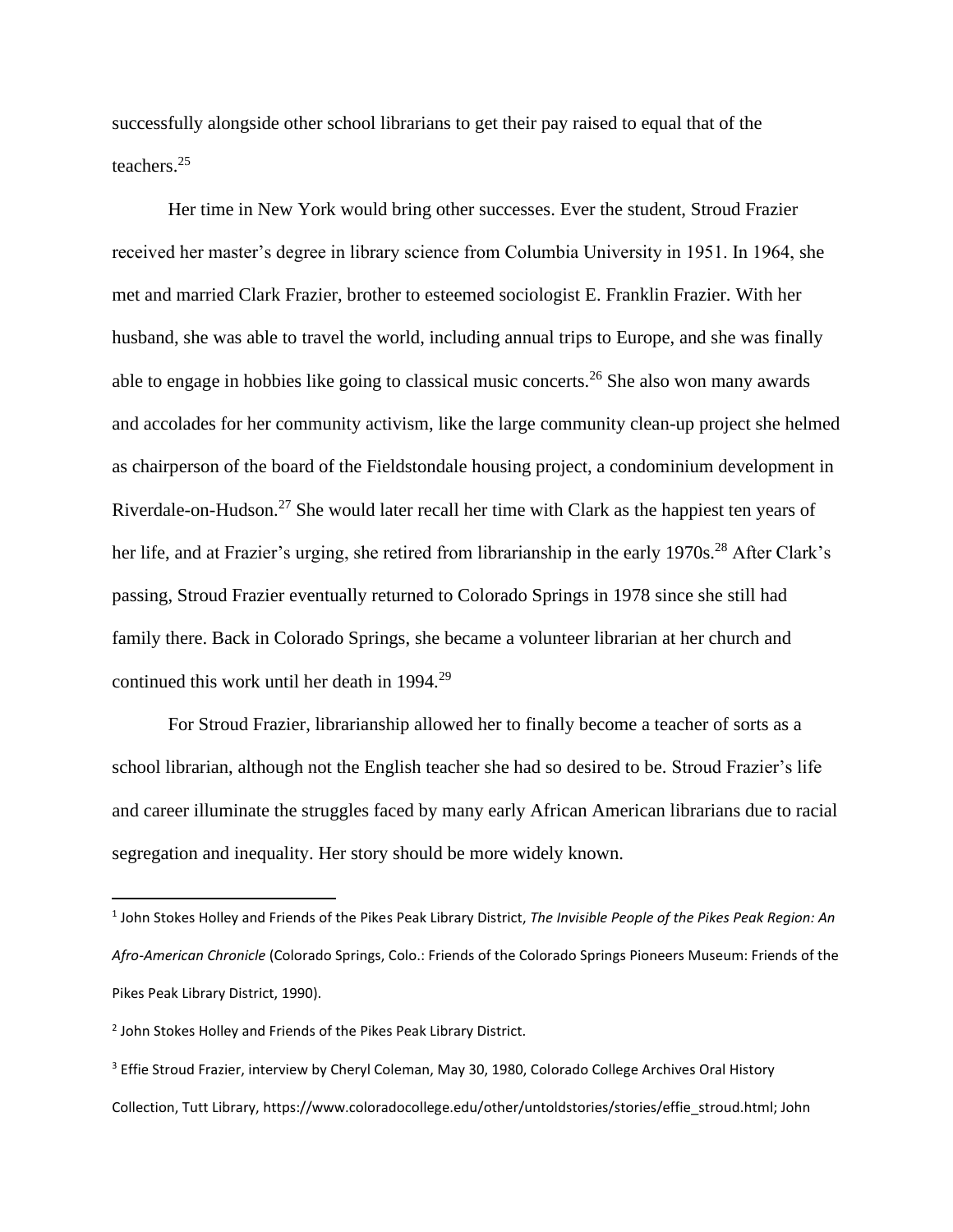Stokes Holley and Friends of the Pikes Peak Library District, *The Invisible People of the Pikes Peak Region: An Afro-*

*American Chronicle*, 157.

4 Stroud Frazier, interview.

<sup>5</sup> Ibid.

6 Ibid.

7 John Stokes Holley and Friends of the Pikes Peak Library District, *The Invisible People of the Pikes Peak Region: An* 

*Afro-American Chronicle*, 159.

8 Stroud Frazier, interview.

<sup>9</sup> Ibid.

 $10$  Ibid.

<sup>11</sup> John Stokes Holley and Friends of the Pikes Peak Library District, *The Invisible People of the Pikes Peak Region:* 

*An Afro-American Chronicle*, 167; Stroud Frazier, interview.

<sup>12</sup> Stroud Frazier, interview; John Stokes Holley and Friends of the Pikes Peak Library District, *The Invisible People of the Pikes Peak Region: An Afro-American Chronicle*, 167.

<sup>13</sup> W.E.B. Du Bois, "W. E. B. Du Bois to Effie Stroud, June 24, 1926," MS 312, Special Collections and University

Archives, University of Massachusetts Amherst Libraries, accessed May 29, 2021,

http://credo.library.umass.edu/view/full/mums312-b174-i374.

<sup>14</sup> Stroud Frazier, interview.

15 "Colorado College: Inaugural Stroud Scholars Rise to Challenge," *Boettcher Foundation* (blog), April 26, 2021,

https://boettcherfoundation.org/colorado-college-inaugural-stroud-scholars-rise-to-challenge/.

<sup>16</sup> Stroud Frazier, interview.

 $17$  Ibid.

 $18$  Ibid.

<sup>19</sup> Stroud Frazier; John Stokes Holley and Friends of the Pikes Peak Library District, *The Invisible People of the Pikes Peak Region: An Afro-American Chronicle*, 168.

<sup>20</sup> Ethelene Whitmire, "Breaking the Color Barrier: Regina Andrews and the New York Public Library," *Libraries & the Cultural Record* 42, no. 4 (2007): 409–21, http://www.jstor.org/stable/25549439.